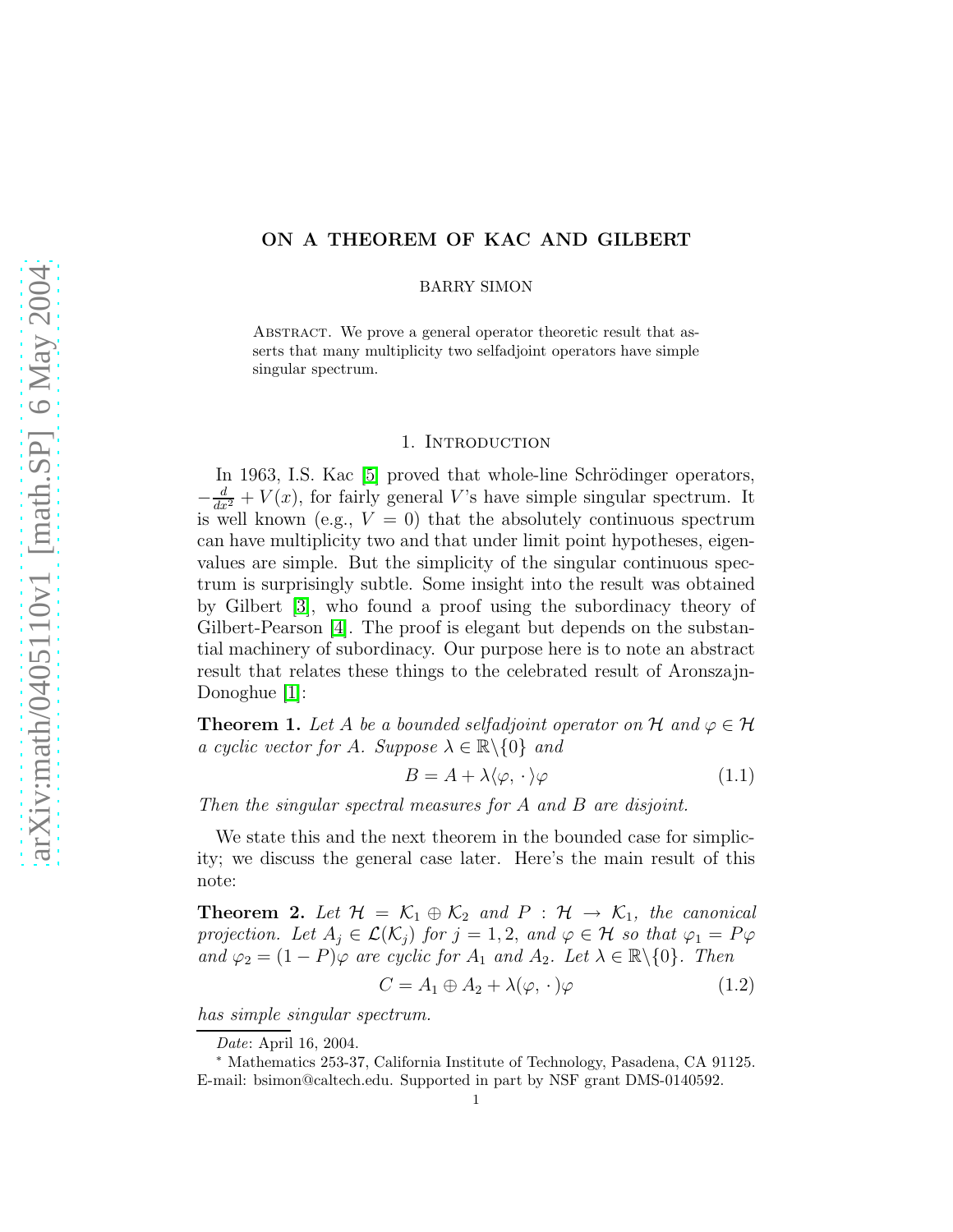#### 2 B. SIMON

*Remark.* If  $A_1$  is unitarily equivalent to  $A_2$  and has a.c. spectrum, then  $C$  has multiplicity two a.c. spectrum. So it is interesting that the singular spectrum is simple.

In Section 2, we prove Theorem 2. In Section 3, we apply it to wholeline Jacobi matrices. In Section 4, we discuss extensions of Theorem 2 to the case of unbounded selfadjoint operators and to unitary operators. In Section 5, we apply the results of Section 4 to Schrödinger operators and to extended CMV matrices.

## 2. Proof of Theorem 2

Let  $d\mu_j$  be the spectral measure for  $\varphi_j$  and  $A_j$  and  $B = A_1 \oplus A_2$ . Thus  $\mathcal{K}_j \cong L^2(\mathbb{R}, d\mu_j)$  in such a way that  $A_j$  is multiplication by x and  $\varphi_j \cong 1$ .

Pick disjoint sets  $X, Y, Z \subset \mathbb{R}$  whose union is  $\mathbb{R}$  so  $d\mu_1 \upharpoonright X$  is equivalent to  $d\mu_2 \upharpoonright X$  and  $\mu_1(Y) = \mu_2(Z) = 0$ . For example, if  $d\mu_1 = f(d\mu_1 + d\mu_2)$ , then one can take  $X = \{x \mid 0 < f(x) < 1\},$  $Y = \{x \mid f(x) = 0\}, Z = \{x \mid f(x) = 1\}.$ 

Let  $\mathcal{L}_1$  be the cyclic subspace generated by  $\varphi$  and B and  $\mathcal{L}_2 = \mathcal{L}_1^{\perp}$ . Then  $\psi = (\chi_X, -\chi_X)$  is a cyclic vector for  $B \restriction \mathcal{L}_2$  and its spectral measure is

$$
d\mu_{\psi}^{B} = \chi_{X}(x)(d\mu_{1} + d\mu_{2})
$$
\n(2.1)

In particular,

$$
(d\mu_{\psi}^{B})_{s} \le (d\mu_{1} + d\mu_{2})_{s} \tag{2.2}
$$

By definition of  $\mathcal{L}_1$ ,  $\varphi$  is cyclic for  $B \restriction \mathcal{L}_1$  and

$$
C\restriction \mathcal L_1=B+\lambda(\varphi,\,\cdot\,)\varphi
$$

so, by Theorem 1,

$$
(d\mu_{\varphi}^{C})_{s} \perp (d\mu_{\varphi}^{B})_{s} = (d\mu_{1} + d\mu_{2})_{s}
$$
 (2.3)

Thus, the singular parts of  $d\mu_{\varphi}^C$  and  $d\mu_{\psi}^C = d\mu_{\psi}^B$  are disjoint, which implies that the singular spectrum of  $C$  is simple.

The proof shows that the singular parts of B and C overlap in  $\chi_X(d\mu_1 + d\mu_2)$  and, in particular,

Corollary 2.1. B and C have mutually singular parts if and only if  $A_1$  and  $A_2$  have mutually singular parts.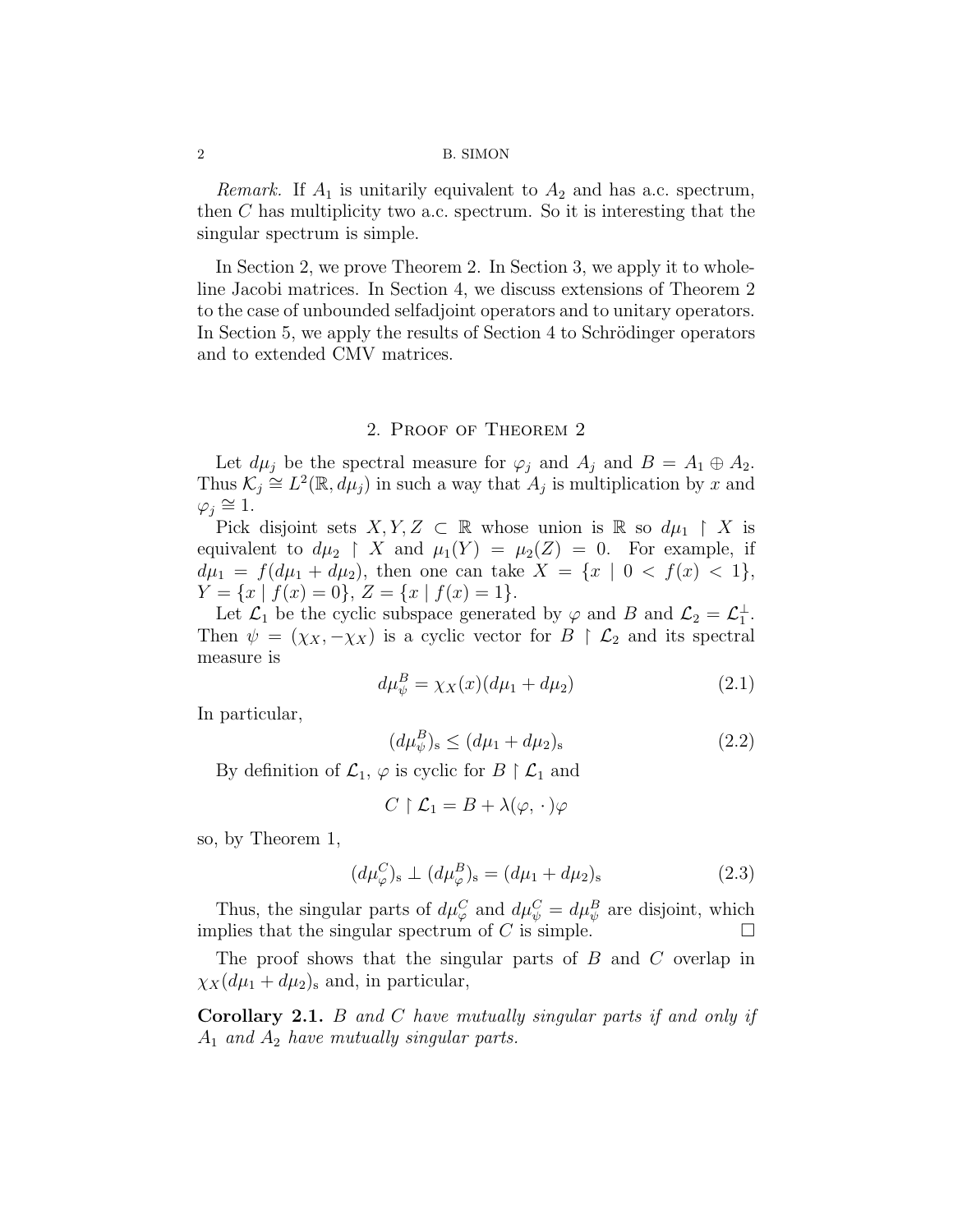## 3. Application to Jacobi Matrices

A two-sided Jacobi matrix is defined by two two-sided sequences,  ${b_n}_{n=-\infty}^{\infty}$  and  ${a_n}_{n=-\infty}^{\infty}$  with  $b_n \in \mathbb{R}$  and  $a_n \in (0, \infty)$  and  $\sup_n(|a_n| +$  $|b_n|$  <  $\infty$ . It defines a bounded operator J on  $\ell^2(\mathbb{Z})$  by

$$
(Ju)_n = a_{n-1}u_{n-1} + b_n u_n + a_n u_{n+1}
$$
\n(3.1)

so

$$
J = \begin{pmatrix} \cdots & \cdots & \cdots & \cdots & \cdots \\ \cdots & b_{-1} & a_{-1} & 0 & 0 & \cdots \\ \cdots & a_{-1} & b_0 & a_0 & 0 & \cdots \\ \cdots & 0 & a_0 & b_1 & a_1 & \cdots \\ \cdots & \cdots & \cdots & \cdots & \cdots & \cdots \end{pmatrix}
$$
 (3.2)

**Theorem 3.1.** The singular spectrum of  $J$  is simple.

*Proof.* Let  $\mathcal{K}_1 = \ell^2((-\infty, -1]), \mathcal{K}_2 = \ell^2([0, \infty)),$  and  $\varphi$  the vector with components

$$
\varphi_j = \begin{cases} 1 & j = -1, 0 \\ 0 & j \neq -1, 0 \end{cases}
$$
 (3.3)

so  $P\varphi = \delta_{-1}$ ;  $(1 - P)\varphi = \delta_0$ . Then

$$
J - a_{-1}(\varphi, \varphi) = A_1 \oplus A_2
$$

where  $A_2$  is the one-sided Jacobi matrix with

$$
A_2 = \begin{pmatrix} b_0 - a_{-1} & a_0 & 0 & \dots \\ a_0 & b_1 & a_2 & \dots \\ \dots & \dots & \dots & \dots \end{pmatrix}
$$

and  $A_1$  in  $\delta_{-1}, \delta_{-2}, \ldots$  basis is

$$
A_1 = \begin{pmatrix} b_{-1} - a_{-1} & a_{-2} & 0 & \dots \\ a_{-2} & b_{-2} & a_{-3} & \dots \\ \dots & \dots & \dots & \dots \end{pmatrix}
$$

Thus  $P\varphi$  is cyclic for  $A_1$  and  $(1 - P)\varphi$  is cyclic for  $A_2$ . Theorem 2 applies and implies the desired result.

### 4. Unitary and Unbounded Selfadjoint Operators

<span id="page-2-0"></span>Let  $U_1, U_2$ , and W be unitary operators on  $\mathcal{K}_1, \mathcal{K}_2$ , and  $\mathcal{H} = \mathcal{K}_1 \oplus \mathcal{K}_2$ so  $W - U_1 \oplus U_2$  is rank one, and so if  $\varphi \in \ker(W - U_1 \oplus U_2)^{\perp}$ , then  $P\varphi$ is cyclic for  $U_1$  and  $(1 - P)\varphi$  is cyclic for  $U_2$ , where P is the canonical projection of H to  $\mathcal{K}_1$ . Suppose  $W - U_1 \oplus U_2 \neq 0$ . Then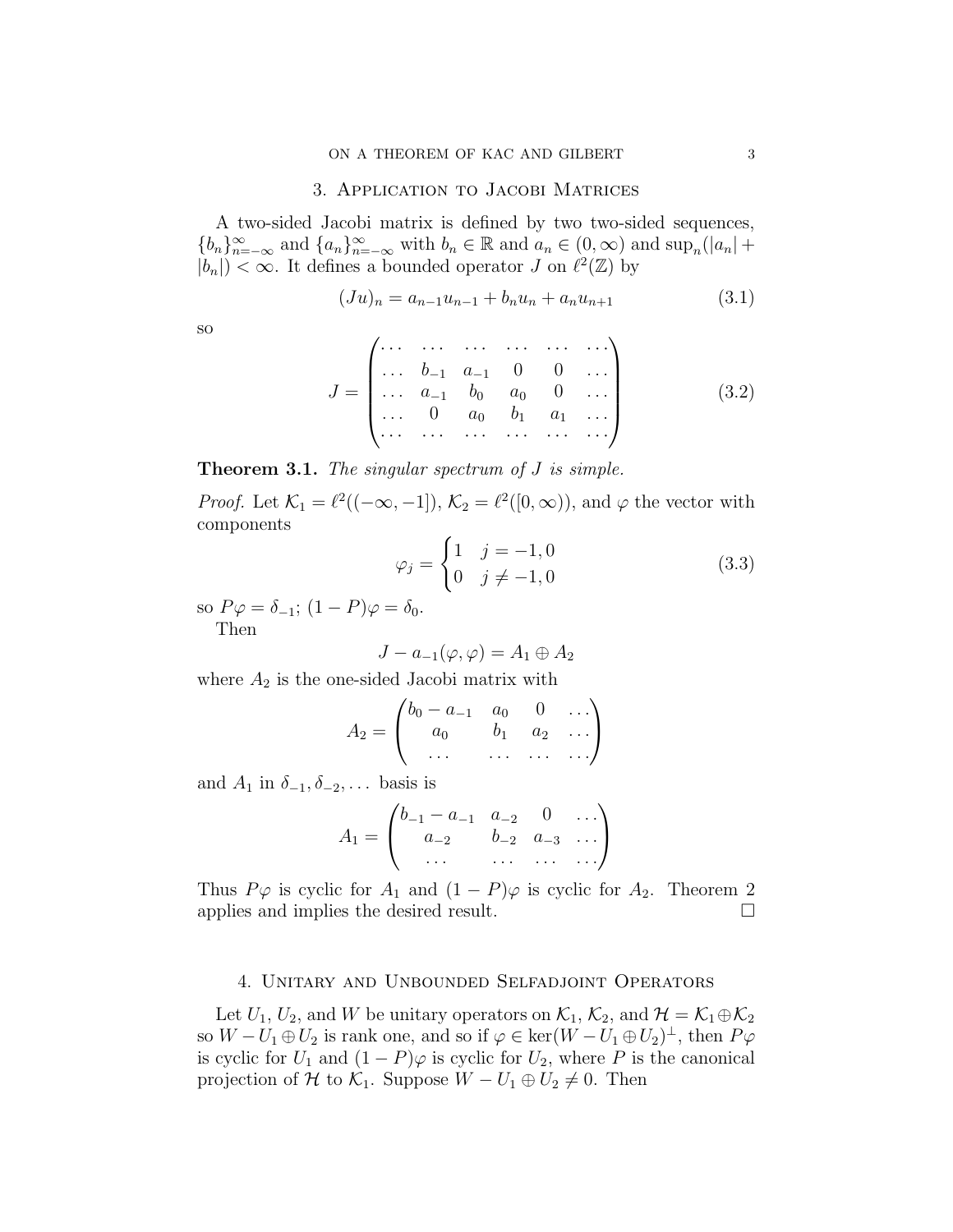4 B. SIMON

### **Theorem 4.1.** The singular spectrum of  $W$  is simple.

Proof. We begin by proving the unitary analog of the Aronszajn-Donoghue theorem. If  $W - V$  is rank one and nonzero, then for  $\varphi$  a unit vector in ker $(W - V)^{\perp}$ , we have  $W\varphi = \lambda V\varphi$  for some  $\lambda \in \partial \mathbb{D} = \{z \in \mathbb{C} \mid |z| = 1\}.$  By a direct calculation (see, e.g., [\[6\]](#page-5-3)),

$$
\left(\varphi, \frac{W+z}{W-z}\varphi\right) = \frac{1+zg(z)}{1-zg(z)}\tag{4.1}
$$

$$
\left(\varphi, \frac{V+z}{V-z}\varphi\right) = \frac{1+zf(z)}{1-zf(z)}\tag{4.2}
$$

<span id="page-3-0"></span>and

$$
g(z) = \lambda^{-1} f(z) \tag{4.3}
$$

If  $\varphi$  cyclic for W, the singular spectrum in W is supported on those  $z \in \partial \mathbb{D}$  with

$$
\lim_{r \uparrow 1} \, r z \, g(r z) = 1
$$

and similarly, the singular spectrum of V on the set of  $z \in \partial \mathbb{D}$  with

$$
\lim_{r \uparrow 1} \, rz \, f(rz) = 1
$$

By [\(4.3\)](#page-3-0), these sets are disjoint.

This proves the Aronszajn-Donoghue theorem in the unitary case, and that implies this theorem by mimicking the proof of Theorem 2.  $\Box$ 

Next, let  $A_1$ ,  $A_2$ , and C be potentially unbounded selfadjoint operators on  $\mathcal{K}_1$ ,  $\mathcal{K}_2$ , and  $\mathcal{H} = \mathcal{K}_1 \oplus \mathcal{K}_2$ . Suppose  $D \equiv (A_1 \oplus A_2 - i)^{-1}$  $(C - i)^{-1}$  is rank one with  $\varphi \in (\ker D)^{\perp}$  so  $P\varphi$  is cyclic for  $A_1$  and  $(1 - P)\varphi$  for  $A_2$ . Then with

$$
U_j = (A_j + i)(A_j - i)^{-1} \qquad W = (C + i)(C - i)^{-1}
$$

<span id="page-3-1"></span>Theorem [4.1](#page-2-0) applies, so

Theorem 4.2. C has simple singular spectrum.

### 5. Extended CMV Matrices and Schrodinger Operators ¨

Extended CMV matrices enter in the theory of the orthogonal polynomials on the unit circle [\[6\]](#page-5-3). They are defined by a family of Verblunsky coefficients  $\{\alpha_j\}_{j=-\infty}^{\infty}$  with  $\alpha_j \in \mathbb{D} = \{z \in \mathbb{C} \mid |z|=1\}$  as follows. Let  $\Theta(\alpha)$  be the  $2 \times 2$  matrix

$$
\Theta(\alpha) = \begin{pmatrix} \bar{\alpha} & \rho \\ \rho & -\alpha \end{pmatrix}
$$
 (5.1)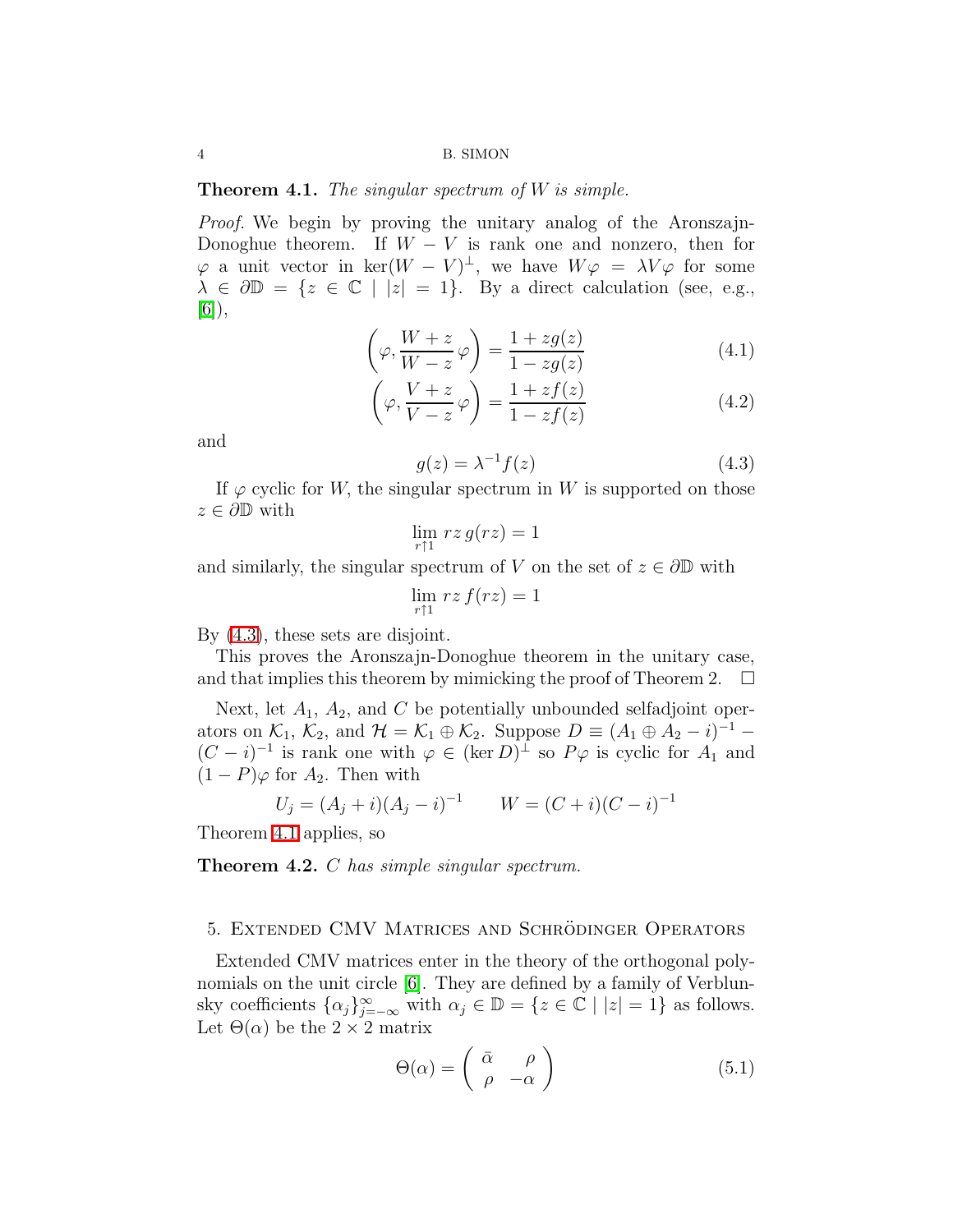where  $\rho = (1 - |\alpha|^2)^{1/2}$ .

Think of  $\ell^2(\mathbb{Z})$ , first as a direct sum  $\bigoplus_{n=-\infty}^n \mathbb{C}^2$  with the *n*-th factor spanned by  $(\delta_{2n}, \delta_{2n+1})$  and let  $\mathcal{M} = \bigoplus \mathcal{O}(\alpha_{2n})$ , then as a direct sum with the *n*-th factor spanned by  $(\delta_{2n+1}, \delta_{2n+2})$  and  $\mathcal{L} = \bigoplus \Theta(\alpha_{2n+1})$ . Then  $\mathcal{E} = \mathcal{L} \mathcal{M}$  is the extended CMV matrix.

We claim

**Theorem 5.1.**  $\mathcal E$  always has simple singular spectrum.

Proof. Let

$$
x=\frac{1+\bar\alpha_{-1}}{1+\alpha_{-1}}
$$

Then

$$
\det\left(\Theta(\alpha_{-1}) - \begin{pmatrix} x & 0 \\ 0 & 1 \end{pmatrix}\right) = 0
$$

by a simple calculation. It is thus rank one, so if  $\tilde{\mathcal{E}}$  is defined by replacing  $\Theta(\alpha_{-1})$  by  $(\frac{x}{0}, 0)$ ,  $\tilde{\mathcal{E}} - \mathcal{E}$  is rank one. On the other hand,  $\tilde{\mathcal{E}}$  is a direct sum of two half-line CMV matrices and it is easy to see  $P\varphi$ and  $(1 - P)\varphi$  are cyclic. Thus Theorem [4.1](#page-2-0) applies.

Finally, we turn to the Schrödinger operator case that motivated us in the first place. Suppose  $H = -\frac{d^2}{dx^2} + V$  where  $V \in L^1_{loc}(-\infty,\infty)$  is limit point at both  $+\infty$  and  $-\infty$ . Let  $H_1$  (resp.  $H_2$ ) be H on  $L^2(0,\infty)$ (resp.  $L^2(-\infty,0)$ ) with  $u(0)=0$  boundary conditions. Then

<span id="page-4-2"></span>
$$
(H - i) - (H_1 \oplus H_2 - i)^{-1}
$$

is rank one by the explicit Green's function formulae [\[2\]](#page-4-1), and its kernel is spanned by a function  $\varphi$  with

$$
\left(-\frac{d^2}{dx^2} + V\right)\varphi = i\varphi \qquad x \neq 0 \tag{5.2}
$$

with  $\varphi L^2$  at  $+\infty$  and  $-\infty$  and  $\varphi(0_+) = \varphi(0_-)$ . [\(5.2\)](#page-4-2) implies  $\varphi \upharpoonright [0, \infty)$ (resp.  $\varphi \restriction (-\infty, 0]$ ) is cyclic for  $H_1$  (resp.  $H_2$ ). Theorem [4.2](#page-3-1) applies and yields the Kac-Gilbert theorem:

**Theorem 5.2.**  $-\frac{d^2}{dx^2} + V$  has simple singular spectrum.

### **REFERENCES**

- <span id="page-4-0"></span>[1] N. Aronszajn and W.F. Donoghue, On exponential representations of analytic functions in the upper half-plane with positive imaginary part, J. Analyse Math. **5** (1957), 321–388.
- <span id="page-4-1"></span>[2] F. Gesztesy and B. Simon, *The xi function*, Acta Math. **176** (1996), no. 1, 49–71.